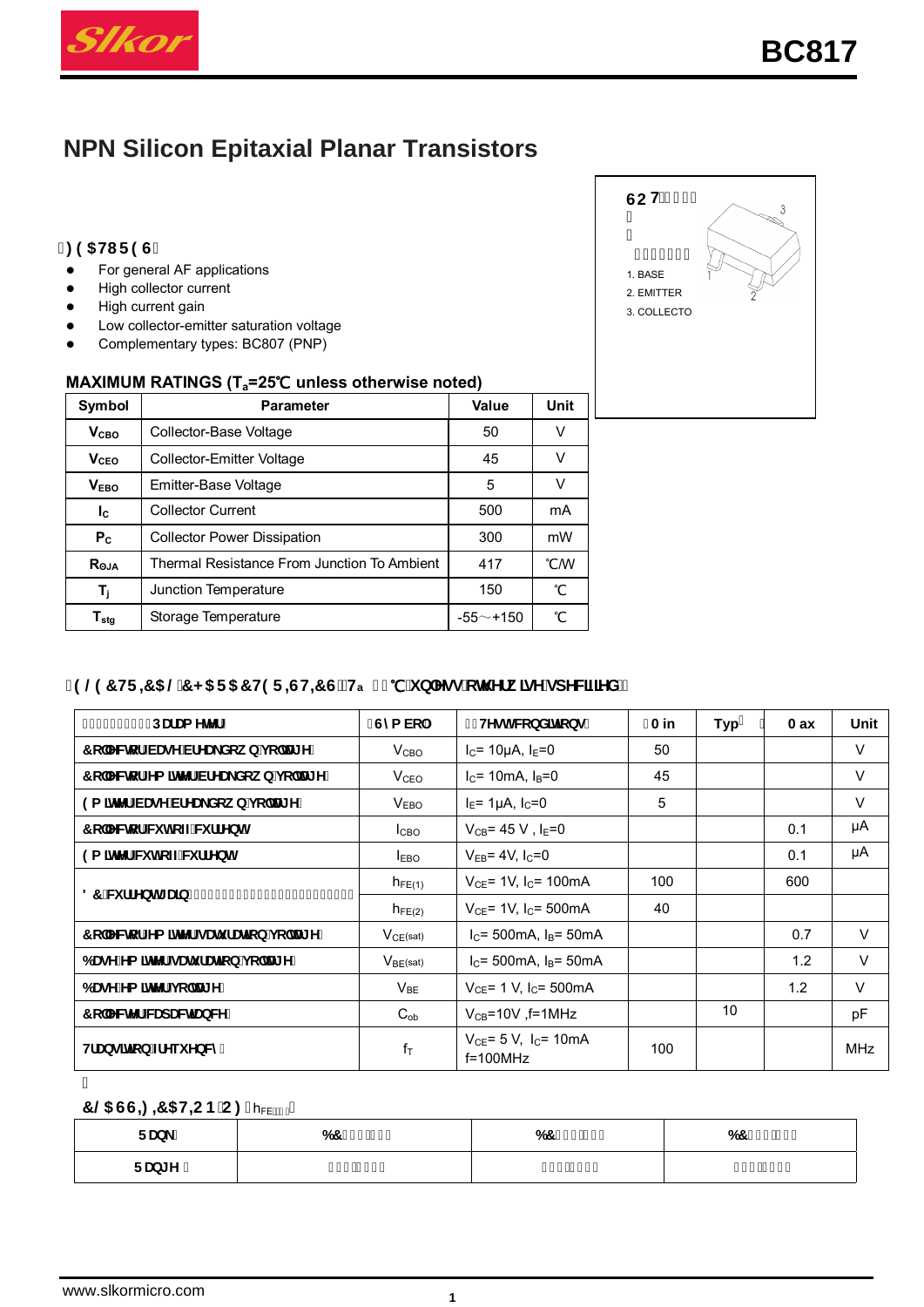

### **Typical Characteristics**